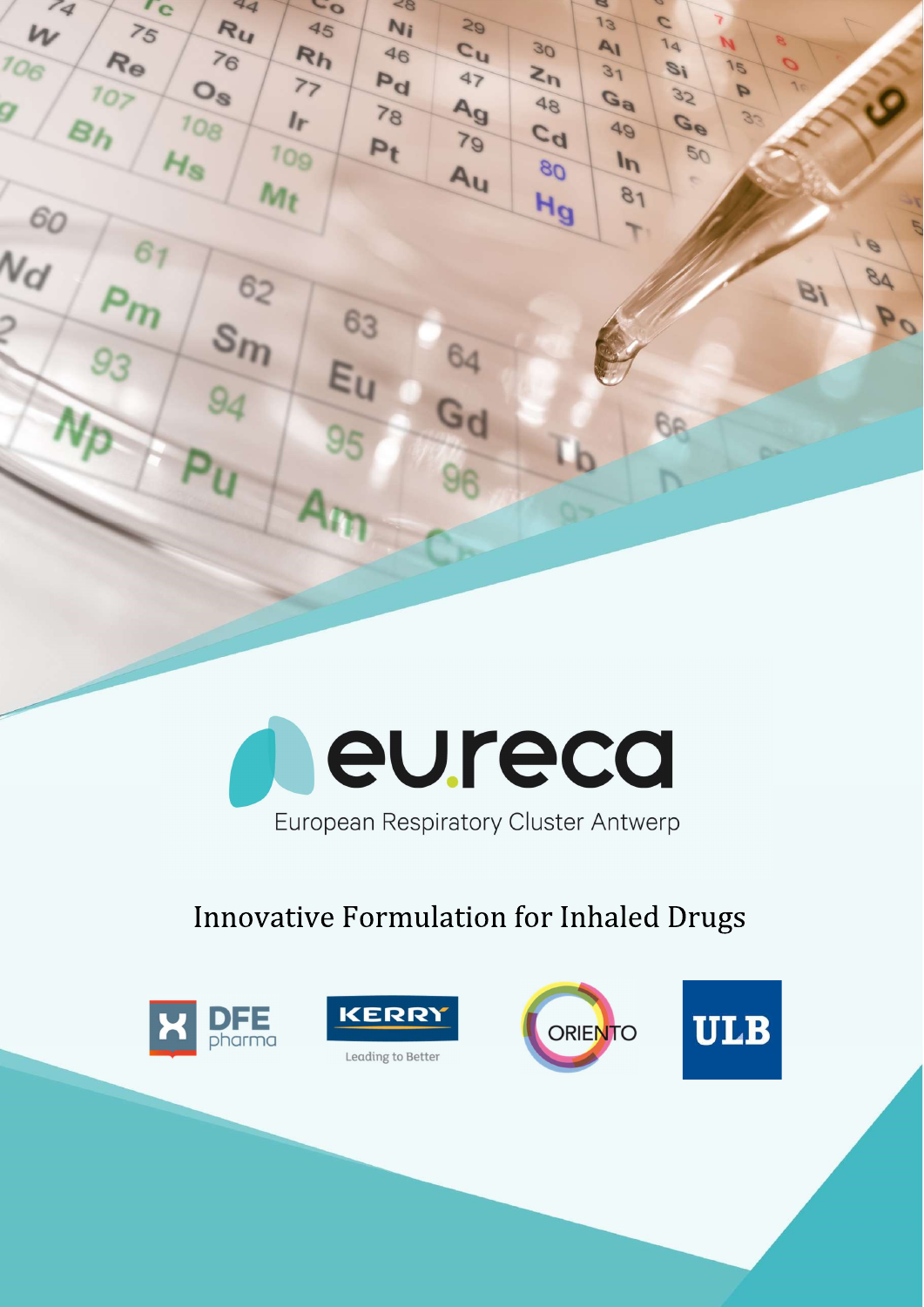# INTRODUCTION

The organization of this workshop, on behalf of eu.reca vzw, was initiated by Stefano Console, who is the ambassador for the formulation field within eu.reca. This workshop was co-organized with Prof. Karim Amighi, director of the Department of Pharmaceutics and Biopharmaceutics at the Université Libre de Bruxelles (ULB).

The European Respiratory Cluster Antwerp is a knowledge platform focusing on the lungs. Progress can be made through open debates amongst experts, sharing their knowledge in modern technology, unmet medical needs and industrial capabilities. This cluster is related to prevalence of disease, progress in inhaled medication, accuracy of drug deposition, outcomes of treatment and environmental impact on lung health. Eu.reca holds open discussion forums about any topic in the respiratory field where there is potential for improvement.

The main power of eu.reca is to bring access to modern technology and share knowledge for all its members and give them appropriate support in developing their projects, ideas and concepts. With a focus on lungs, eu.reca installed a hub that can help companies in creating new treatment opportunities for lung diseases from the concept idea all the way to the commercialisation.

The main value of eu.reca remains its members. It brings together experts in inhalation from academic institutes, technology organisations and industry. In addition to this, eu.reca also offers academic, logistical, management, financial and technological support to its members.

#### The innovative formulation for inhaled drugs workshop was divided into two main parts:

- Dry Powder Inhalers and carriers
- Manufacturing processes of Dry Powders

## DRY POWDER INHALERS AND CARRIERS

Each session started with three expert presentations and was followed by an interactive thematic round table conference in which all stakeholders took part.

There are two main kinds of formulation for dry powder inhalers (DPI): the carrier-free and the carrier-based formulations.

#### CARRIER-BASED FORMULATIONS

These are interactive blends in which the carrier helps to improve the handling, dispersing and metering of the drug. The carrier generally consists in coarse particles (50-250 µm), but fine particles or even ultrafine particles can be used as an adjuvant in association with the carrier.

For example, carriers such as lactose (coarse, fine), other sugars (mannitol, glucose, trehalose), amino acids (leucine) or even lipids (Solid Lipid Microparticles) can be used.



Carrier-free or carrier-based formulations?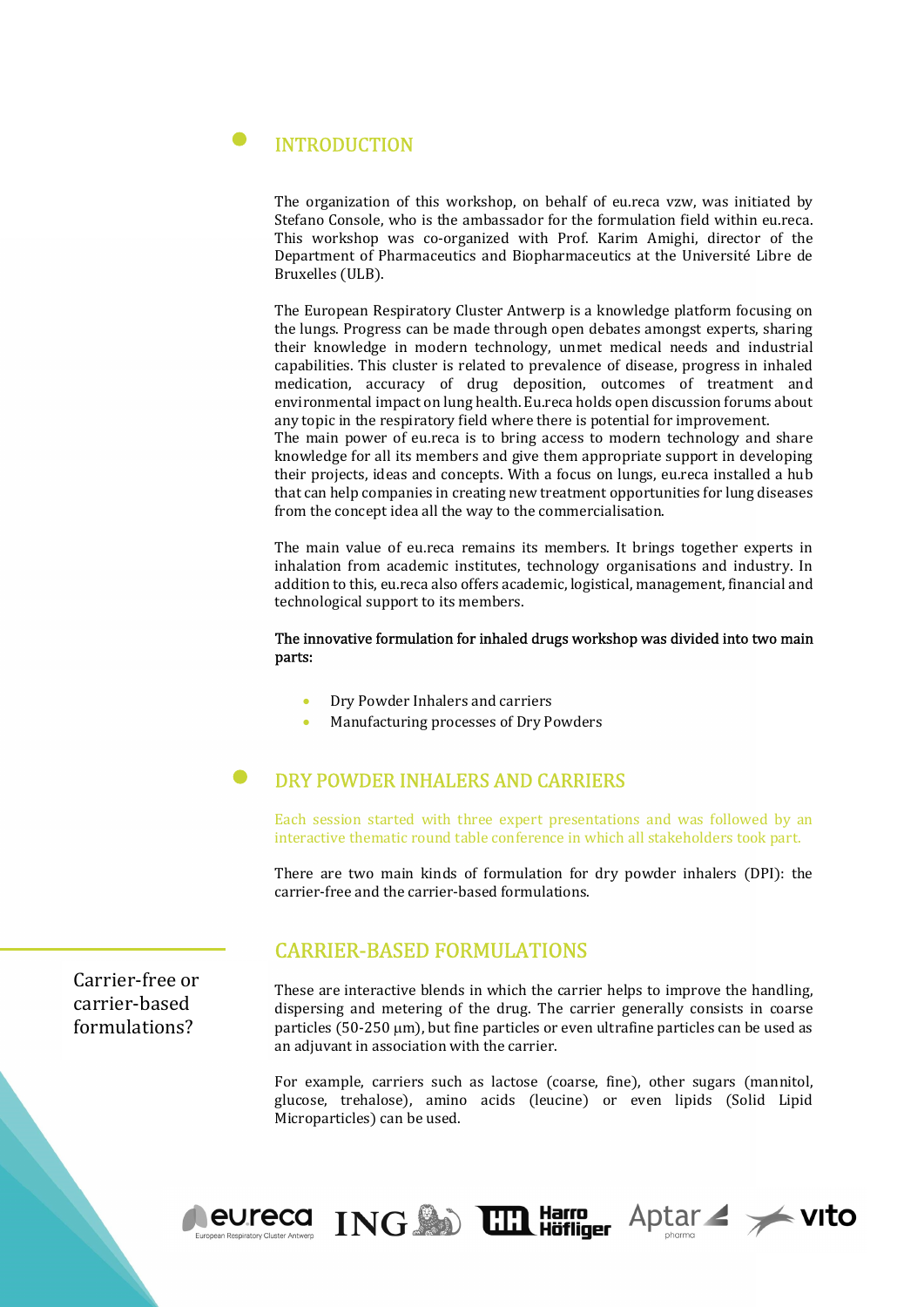The process development is complex but well-known and the formulations are generally simple and well tolerated. Nevertheless, some limitations still remain in terms of the control of the release of the API and its deposition and retention in the lungs. Also, some irritation can occur subsequent to the delivery of carrierbased DPI's to the lungs.

#### CARRIER-FREE FORMULATIONS

These formulations are based on the use of micron-sized particles containing the API alone, the API particles associated with excipient(s) and composite APIexcipient particles. They are obtained by particle engineering using different production technologies such as (jet) milling, homogenization, spray (freeze) drying and supercritical fluid techniques.

Excipients proposed in the literature include sugar, amino-acids, surfactants, lipids, magnesium stearate, polymers and cyclodextrins. There are a limited number of excipients that are accepted for inhalation but many of them can be considered as acceptable excipients for inhalation as they are already used for other routes of administration. The use of excipients that are not already accepted for inhalation requires the organization of long and costly toxicological studies.

There is no general and universal answer to the question of whether to use either a carrier-based or carrierfree DPI. The goal is to obtain an optimized deposition with an optimized formulation that is adapted to its device.

A way to answer this question is to keep in mind that for asthma and COPD, the active pharmaceutical ingredient (API) is used in a lower concentration than for other drugs. This means that the API needs to be diluted, and therefore the use of a carrier-based DPI is still the preferred solution. But for other diseases, when the API concentration is higher, or a better control of particle deposition or release in the lungs is required, it is important to take other parameters than the dilution and the processability of the DPI product into account to answer to this question and determine the appropriate formulation strategy.

What are the parameters that influence the DPI performance?

### PARAMETERS INFLUENCING THE AERODYNAMIC PERFORMANCE

The aerodynamic performance of DPI formulations can be evaluated using impactors described in pharmacopoeia (e.g. NGI, ACI), by determining the in vitro particle deposition and the Fine Particle Fraction (FPF, particles below  $5 \mu m$ ). This performance is influenced by different factors such as the carrier material, its particle size distribution, roughness and its morphology. The size and the morphology of the API as well as the addition of fines, the preparation of blends (process, order of addition of ingredients, properties), the storage conditions (temperature, humidity) and the type of device used can also critically influence the performance of these blends by modifying the FPF.



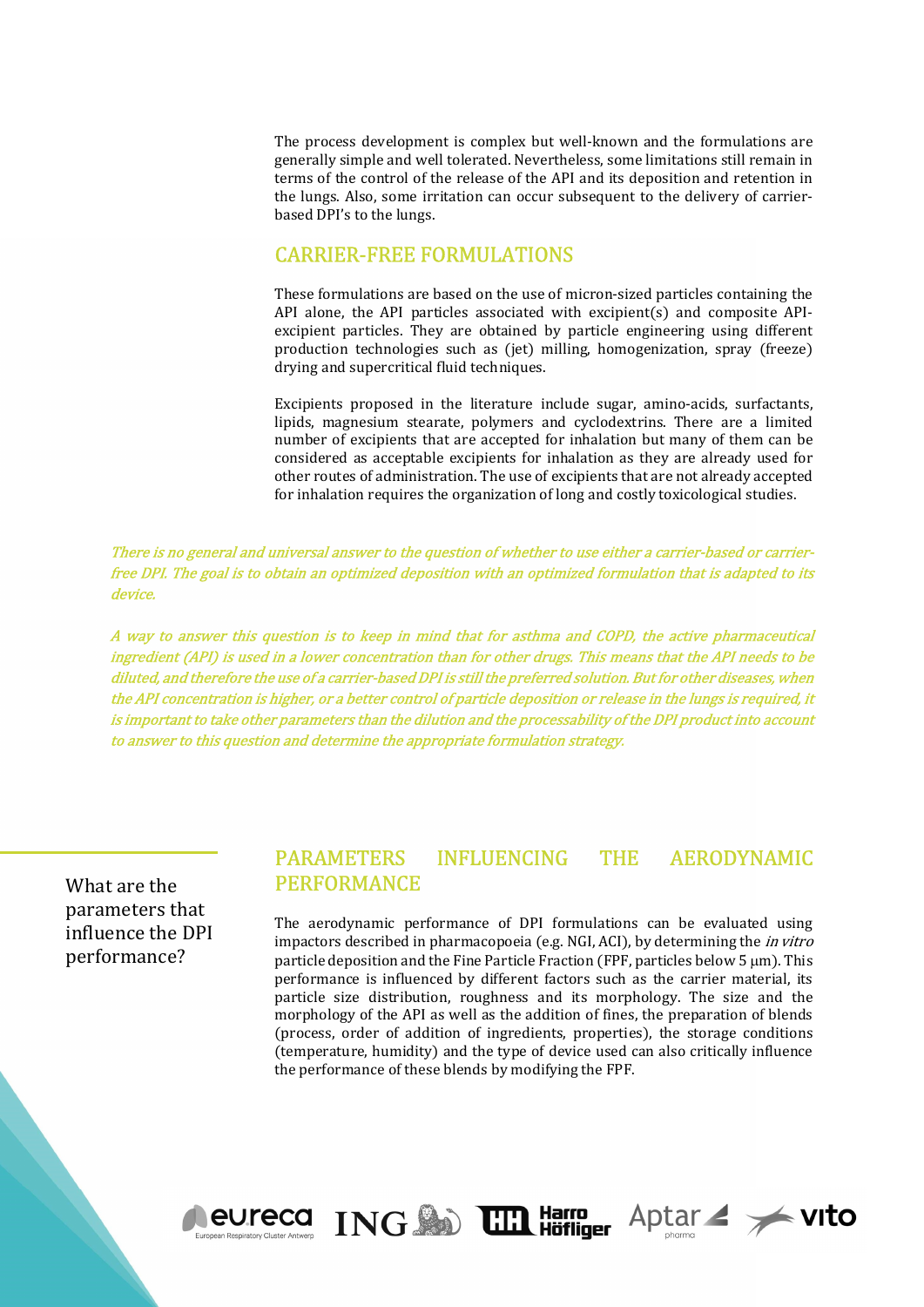The fact that these parameters influence the properties of DPI formulations also means that these parameters can be used to optimize and improve their aerodynamic performance. The most important criteria is to find the best balance between adhesion and dispersion forces present in the drug-carrier interactive blends.

The development of DPI's requires consideration of three major components: the formulation, the patient and the device. Each DPI needs to be formulated in the best way to adapt to the patient's inspiratory force. Also, an appropriate use of the device by the patient (i.e. by appropriate training) is important to improve lung deposition. Last but not least, the performance of the device needs to be as independent as possible from the patient's inspiratory force. It must be chosen depending on the population type (e.g. children and elderly people) and the respiratory capacity of the patient.

## EXAMPLE OF INNOVATIVE DPI DEVELOPMENT

Different innovative DPI formulations (carrier-free and carrier-based) were recently developed by the ULB and required optimization such as:

- The stabilization of tiotropium in an amorphous state (Braltus®) using an interactive blend with lactose, resulting in the reduction of the drug content for the same efficiency.
- The association of two drugs in the same particle in a stabilized amorphous form and presenting a co-deposition and co-dissolution (tiotropium and indacaterol).
- The optimization of the in vitro and the in vivo deposition profiles of tobramycin by developing a new lipid carrier.
- The increase of itraconazole solubility, lung pharmacokinetic profiles and prophylactic efficacy in a murine model of lung aspergillosis by using a solid dispersion-based DPI.
- The development of PEGylated solid lipid microparticles with prolonged release and lung retention for the local delivery of cisplatin as an anticancer drug to treat lung cancer.
- The DPI based on paclitaxel containing nanoparticles targeting lung cancer cells using a folate grafted excipient.
- The development of large porous particles characterized by a large geometric diameter and a low density. These two characteristics combined together ensure a good lung deposition while escaping alveolar macrophages:
	- o Torus Particles
	- o Trojan Particles: Nanoparticle-based Microparticles

What about the Trojan particles?



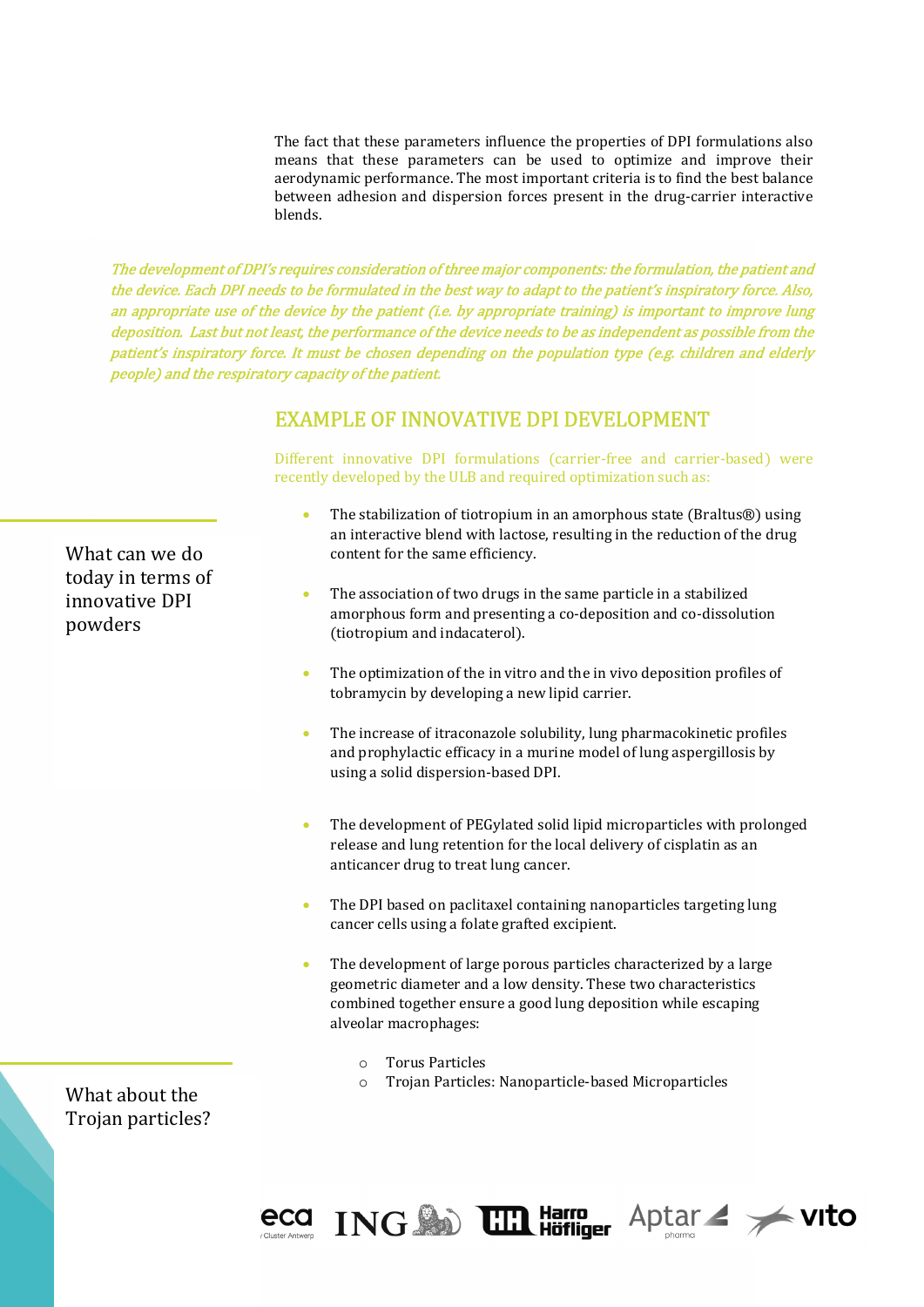- The administration of Pyrazinamide-based Trojan particles to mice showed that there is no difference between the use of the pulmonary or intravenous route. This is due to the high hydrophilicity of the drug.
- The administration to mice of a lipophilic drug particles showed that the passage into the bloodstream is low and that the lung retention was high as well as the alveolar content.

Aptar / vito

The development of innovative DPI's seems to be achieved: targeting specific regions in the lung, adapting the formulation to the disease need, optimization of the formulation characteristics to obtain selected in vitro and in vivo profiles.

Therefore, several ideas surfaced. Have we really reached the maximum in terms of optimization? Are the animal models representative enough of the human diseases? Don't we need to see the development from another point of view and therefore adapt the DPI formulations? Are we far enough in terms of personalized medicine? Can we imagine having the devices on the one hand and the formulation on the other and then combining them depending on the patient's need? How can the regulatory pathways adapt to this innovation? What about precision medicine?

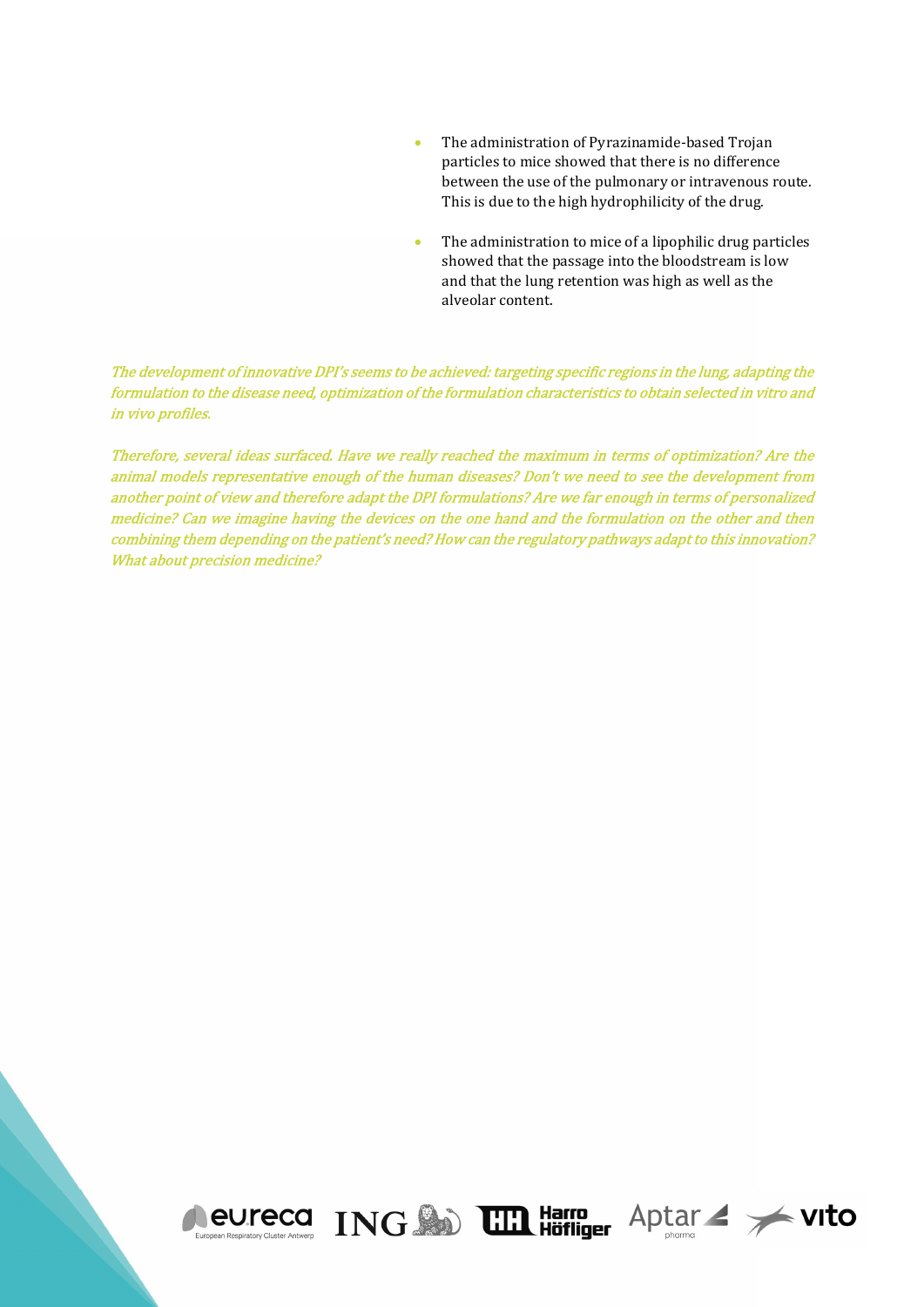#### DRY POWDERS MANUFACTURING

#### MICRONIZATION BY SPIRAL JET MILLING

Micronization can be performed using a fluid energy mill based on the acceleration of the particles using compressed nitrogen or air. Size reduction is achieved mainly by particle-particle collision.

As the size of the particles is reduced, other particles properties such as amorphous content and surface morphology also change during the milling process. In order to control them, the feed rate and the grinding pressure should be monitored.

SPRAY-DRYING

The spray drying is a technique used for particle engineering. It is an instantaneous and continuous solvent evaporation process involving a liquid feed (solution or suspension) atomised as small droplets in a heated gas generating dry particles which are mostly amorphous.

The measured parameters are the gas flow, the inlet and the outlet temperature and the pressure drop.

Moreover, this technique is appropriate for the large-scale development of DPI's. In that context, a recent concept has been developed involving a parallel set-up with three units that are able to work independently.

Micronization is widely considered as a step towards the perfect formulation in terms of particle engineering. It is a technology mostly employed for carrier-based DPI's and thus an additional step after micronization is required: blending. Blending is a crucial step where particles with very different characteristics (micronized API being very fine, carrier(s) being coarser) and different amounts must be perfectly blended to guarantee the therapeutic single dose for the patient.

The manufacturing process includes many aspects: equipment design, technology upgrade, particle size distribution and morphology modelling, physical attributes targeting, design of experiments and scale up studies, but also industrialization. Yet, there are a lot of possibilities for the development of innovative DPI's using spray-drying, mainly regarding carrier-free formulations.

The major strengths of spray-drying are related to the fact that it can produce dry and homogeneous particles with a defined size distribution and shape and can allow them to target specific pulmonary sites. No blending is needed if the carrier-free DPI formulation is well developed. Plus, this process can easily be scaled-up.

> In order to visualize particle formation from droplets while they dry during the spray-drying process, different models can be used. As an interesting example, Leidenfrost droplets were deposited on a heated plate and visualized using a fast camera and an optical device.



Micronization by jet milling or spraydrying?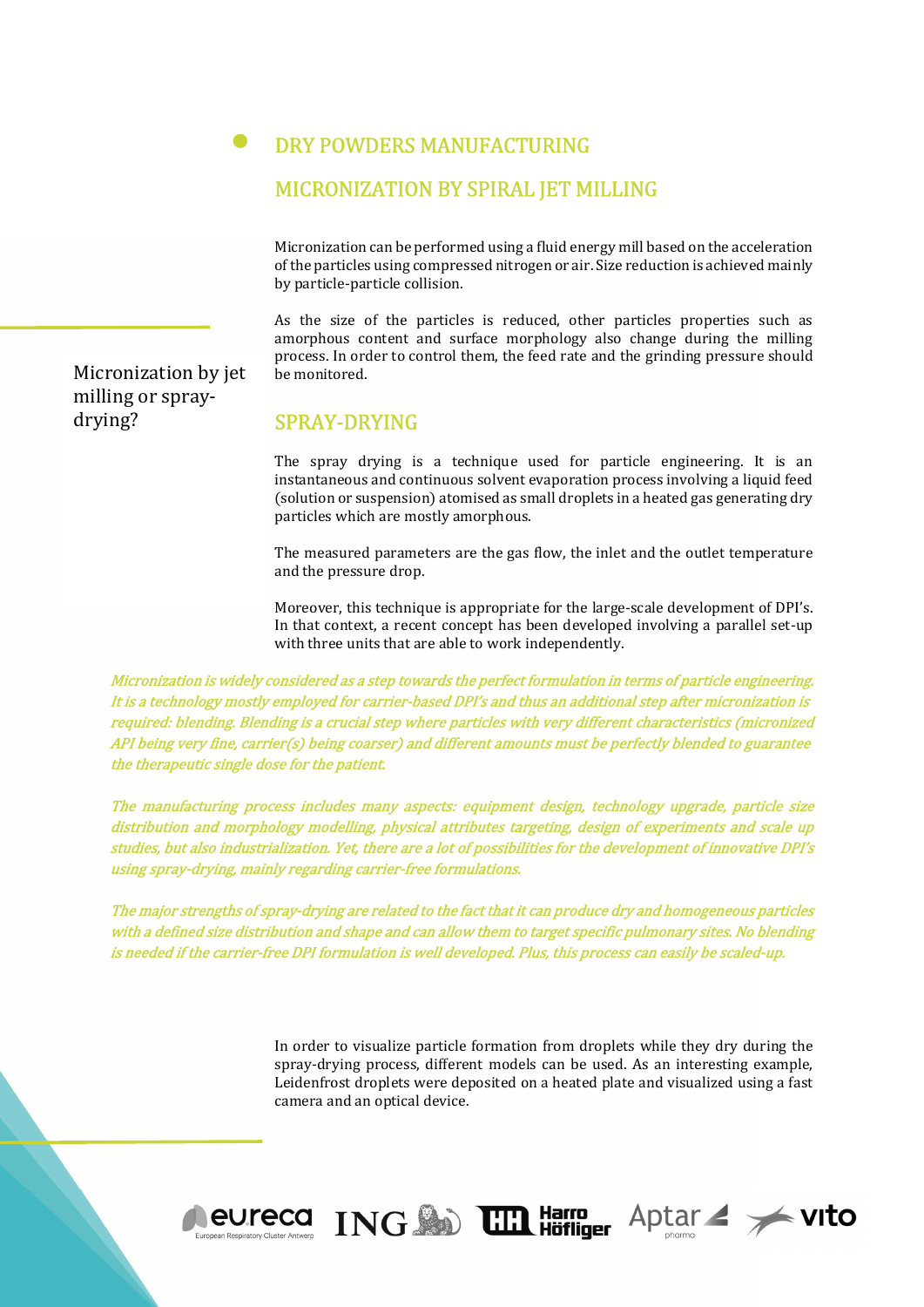### How do porous particles dry during spray drying?

To understand the particle formation mechanism, it is important to focus on the Peclet number  $(P_e)$  of the drying system. When the  $P_e$  is smaller than 1, the evaporation rate of the solvent is slow compared to the diffusion rate of the solute. This allows the solute to diffuse toward the center of the droplet to form small non-porous particles (e.g. lactose spray-dried from a water-ethanol 70:30 v/v mixture). Whereas, when the  $P_e$  is higher than 1, the drying of the droplet is fast and a shell is therefore formed on the surface of the droplet, leading to porous particles. In these conditions, for high  $P_e$  values, larger particles with low density can be obtained which can be wrinkled or hollow (e.g. nanoparticles of polystyrene latex with a Pe number 200-fold higher than lactose).

The composition of the solvent and more particularly its volatility influences the particle shape. When polystyrene nanoparticles are spray-dried in water, doughnut shaped particles which are characteristic of buckled shells, are obtained. Whereas, the spray-drying of the same particles in ethanol-water mixtures leads to the co-existence of buckled shells and hollow particles. The buckling of elastic shells occurs when the pressure across the shell exceeds a threshold. In fact, in the beginning of the drying, the shell is viscous and not elastic as there is an evaporation of the solvent. During the drying, the capillary forces try to put the particles together, but the electrostatic repulsion forces try to separate them. When the capillary forces overcome this repulsion, the shell becomes elastic, and therefore a shrinkage is observed resulting on a decrease of viscosity.

Therefore, by changing the solvent composition, the morphology of the particles is changed, which influences their delivery to the lung and drug release.

#### RESPIRATORY POWDER FILLING

While the filling processes for pressurized metered-dose inhalers (pMDIs) are quite well standardized, this is not the case for DPI's. The DPI filling always relies on a volumetric dosing system. The aim is to obtain a mass accuracy as recommended by pharmacopeia, which still remains difficult to achieve because:

- The flowing of DPI's is poor, meaning that they tend to form agglomerates during agitation.
- The gravitational forces are not enough to achieve uniform filling of dosing chambers.
- The volumetric techniques add forces during the dosing step: mechanical deformation/compaction, vacuum or pressure drop and energy.
- The DPI's are all different: Carrier-based DPI's with lactose monohydrate, hollow microspheres, etc.

The filling can be performed using a dosator, a vacuum drum, a membrane, a screw auger or a disc filler.

Which technique is to be preferred over another depends on the device (i.e. capsule, blister or reservoir based DPI's) and on the DPI properties. Therefore, powder filling must approach powders as diverse and multi-particulate systems.

The interactions between the filling system and powder have to be understood as well as the influence of the "dosing force" on the final drug product performance.



What makes powder filling a critical method for DPI formulation development?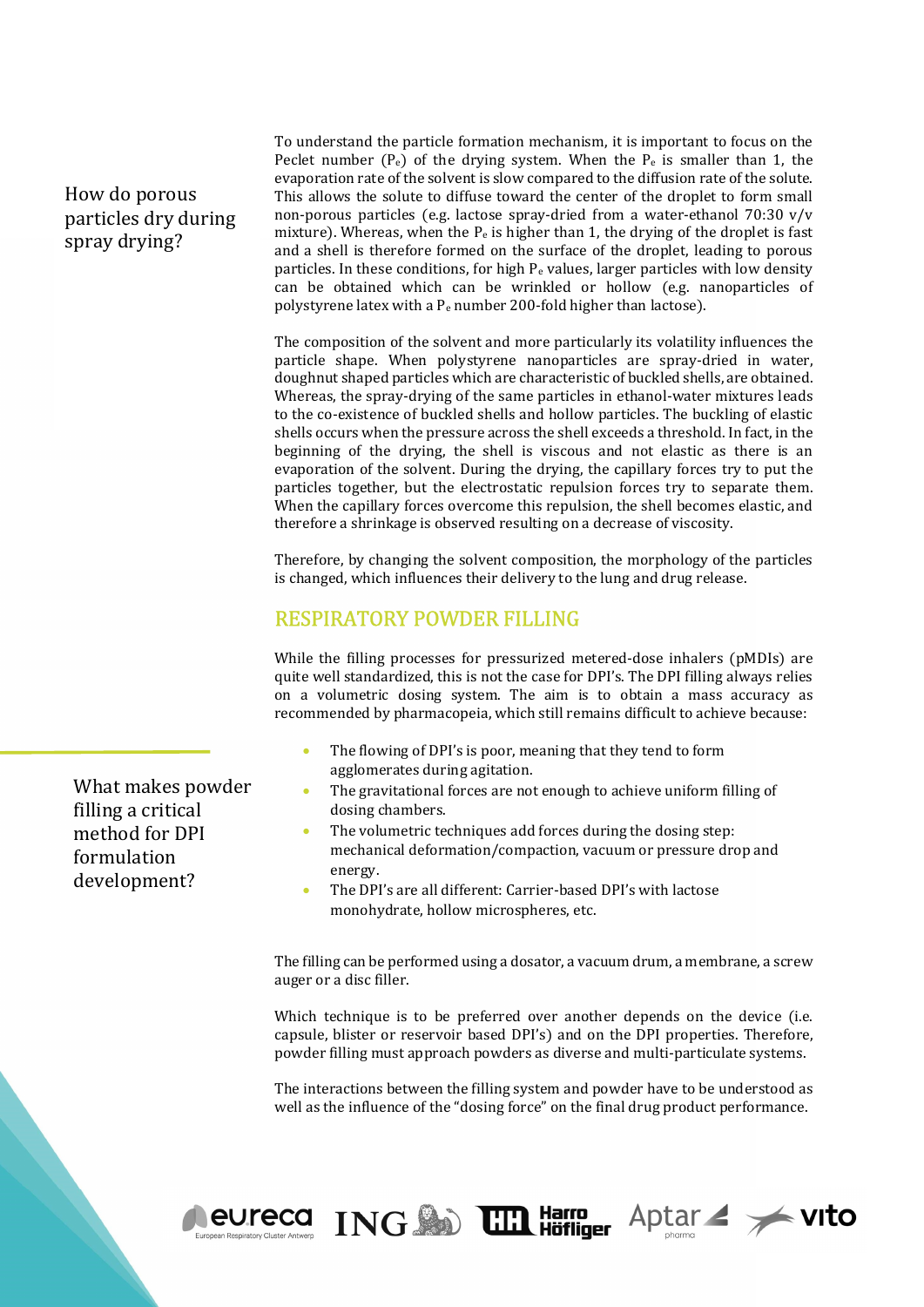The powder filling needs to be considered during the DPI development. The more open the dialogue between the stakeholders can be early on, the greater the chances of success.

The key to success is to cooperate from the start and share the know-how. One solution would be the involvement of experts in the early phase of development. "What should be considered before the next step?". The idea is to highlight things we need to focus on and consider all the DPI critical points during development. This should be a multidisciplinary approach that takes into account the complexity of the product and the interaction between the patient, the device and the formulation.

Many factors need to be checked: pharmaceutical ingredients and DPI characteristics, toxicity on tissue, local versus systemic delivery, innovation of the formulation, variability of the delivered dose, acceptance by the patient, and so on.

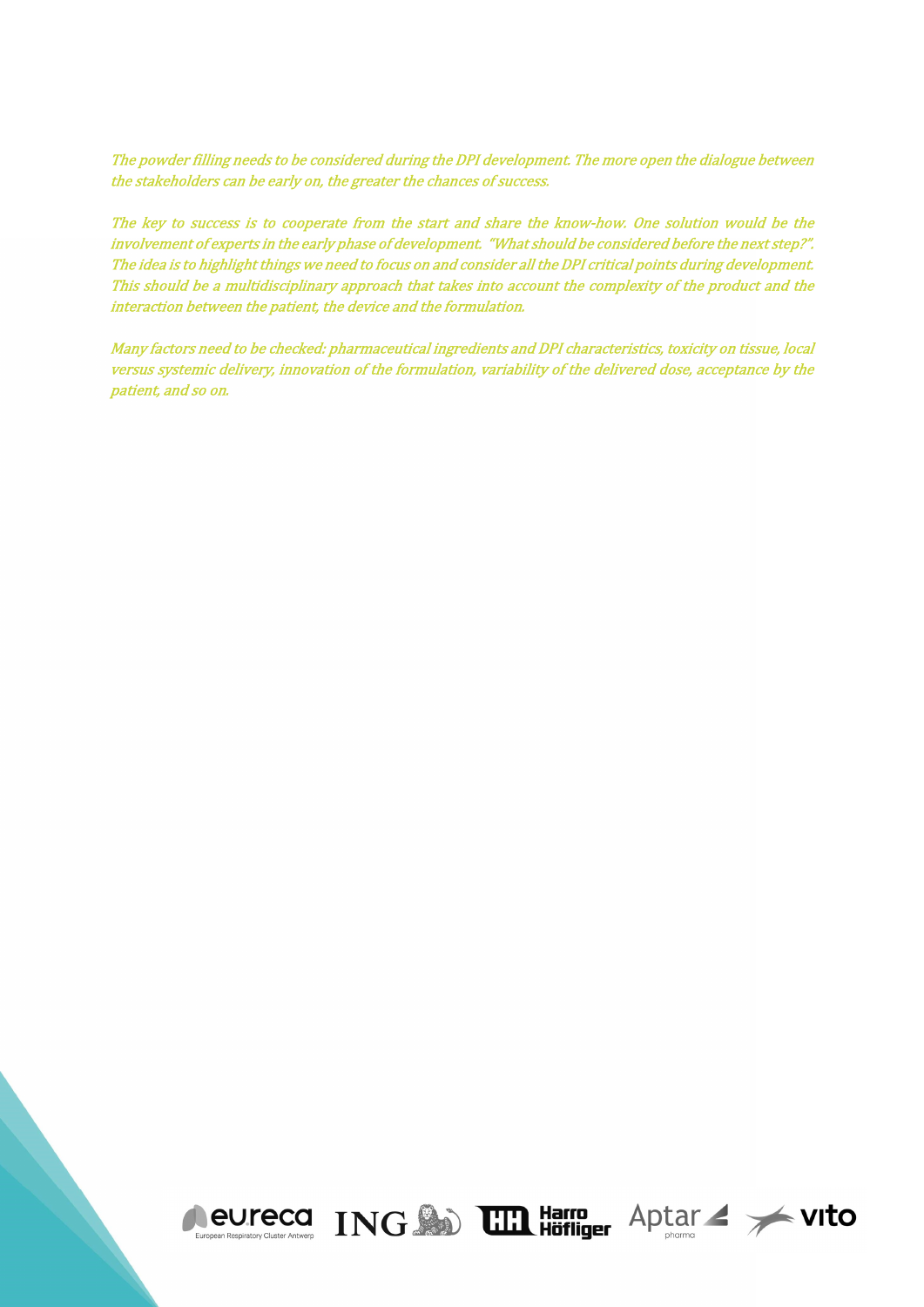#### $\bullet$ **CONCLUSION**

During this workshop, the topics covered focused on the viability of DPI's, the formulation approaches, and the technologies required to manufacture them. DPI's are one of the first choices for many reasons (e.g. easy to use and carry, large dose delivered, long-term stability).

The fundamental aim is to cure lung pathologies, but the lung is a sensitive tissue. There is a balance between efficacy and side effects to consider for each case. Therefore, it is necessary to understand what is actually occurring in the lungs and to adapt DPI's to the patient's needs.

Many ideas emerged from the discussion. Several aspects have to be considered in developing the appropriate formulation strategy. Indeed, the formulation of dry powders is not the only key factor for producing the optimal product. The link between the formulation, the device and the patient has to be considered because one does not go without the other two. Moreover, there is a lot of knowledge about each part, but this knowledge is not shared enough between the stakeholders.

Other critical aspects were also highlighted. These included the large numbers of available devices that require the patient's adaptation and education, the necessity to be sure that industries and regulations understand and adapt to innovation, or the lack of interconnection between the stakeholders. A solution would be the creation of a process window where the formulation is critically reviewed to ensure that it is appropriate for the next steps along with working with a team with knowledge of the technology. Knowledge of the different development steps is crucial to qualify and monitor every parameter because it has an influence on the product obtained at the end of the process. Moreover, it is important to find the reference points to be sure that is possible to scale-up or transfer to an automatic line. Another point concerns the creation of a dry powder database which could be time saving, but also the use of techniques to help with formulation such as mathematical tools, medical tools or 3D models.

Sciences are evolving and discussions are helpful. The members of this Eu.reca session mentioned other experts who could be welcomed to further explore topics such as generic formulators, members of device companies or patients who could help to better identify issues linked to the use of inhalation products. Although innovative DPI's may seem to be well-developed products, there is still a lot of work to be done in optimizing formulations for inhalation due to their high complexity. Further challenges could be the creation of personalized DPI's or practising precision medicine in the inhalation field. This can be made possible as long as the stakeholders share their knowledge.

Aptar / vito

#### Science are evolving - Interdisciplinary discussions are needed.